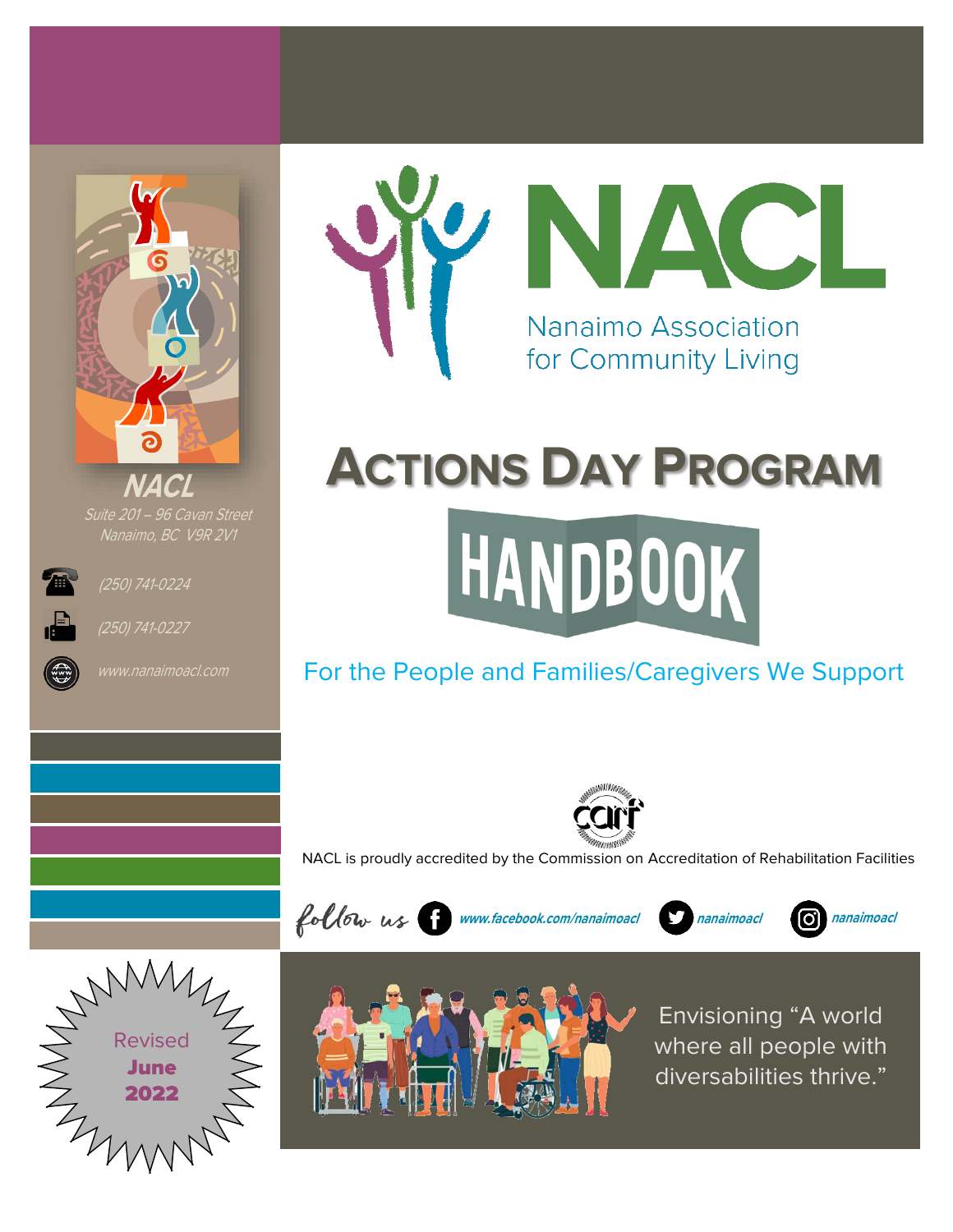

Welcome to Nanaimo Association for Community Living (NACL) and Actions Day Program. This handbook has all the information on what you need to know about Actions.

If you have any questions or want to see our full Policy and Procedure Manual, please contact the Program Manager. We encourage you to read this handbook, and keep it for future reference.

## **What's Inside?**

#### **PART 1 – About NACL**

- Our Mission, Vision, and Core Values
- Statement of Diversity
- Services
- Board of Directors

## **PART 2 – General Information for the People and Families/Caregivers we support**

- 
- 
- Person Centered Planning Person Centered Planning
- 
- 
- Complaint Procedure Accessibility

### **PART 3 – Actions Day Program**

- What does Actions Day Program provide? What not to bring?
- Address/hours of Actions Day Program Who takes care of transportation?
- 
- Who pays for the services offered? What if I have any medical issues?
- What needs to be done before coming? Leaving Actions Day Program
- 
- Individual Rights  **Health and Safety**
- Personal Information Abuse/Harassment Prevention
	-
- Confidentiality  **Quality Assurance**
- Problem Solving  **Problem Solving Problem Solving Suggestions and Feedback** 
	-
	-
	-
- How do I access the program? What is a Communication Book?
	-
	-
- What to bring? Questions or Comments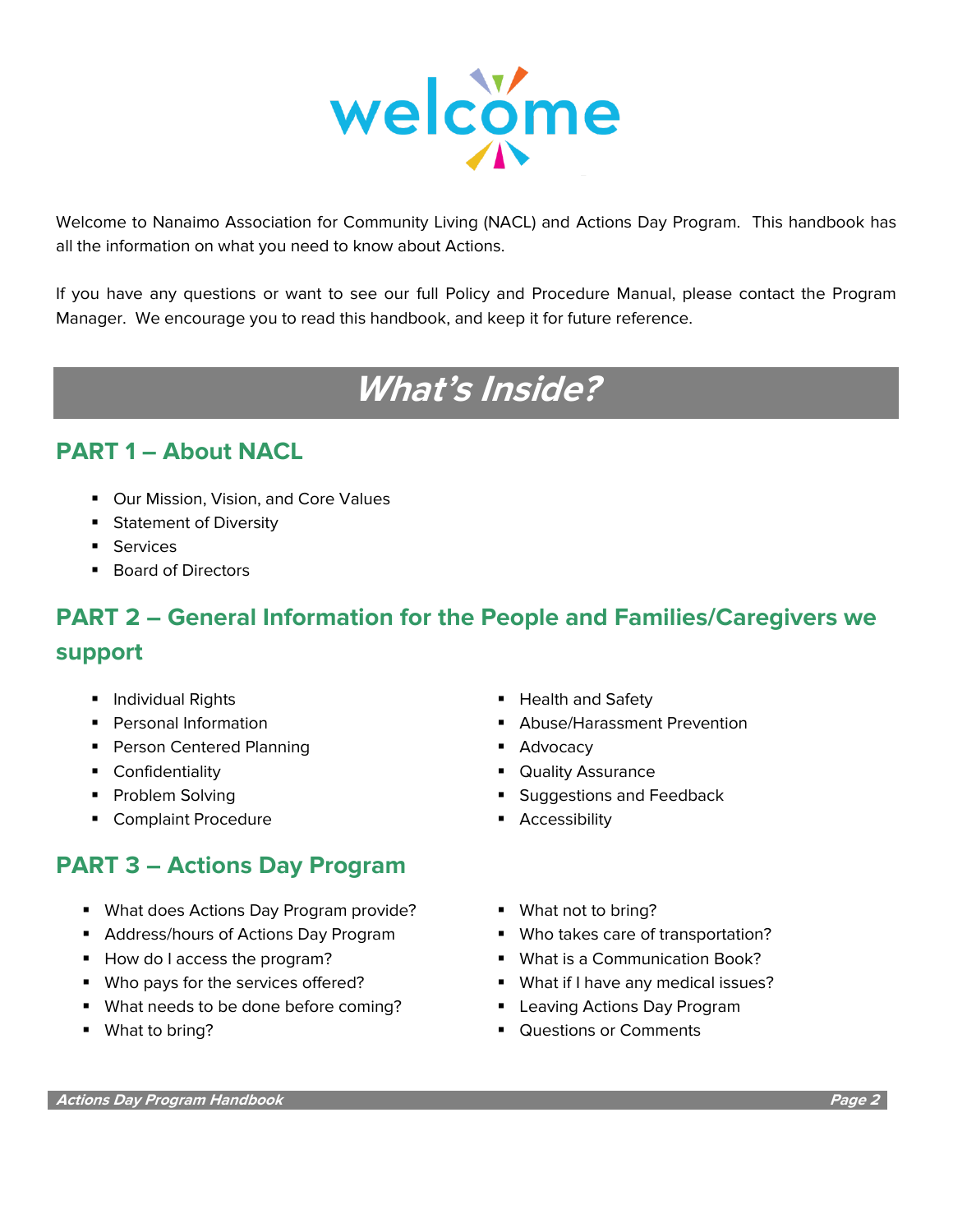# **PART 1: About NACL**

**Nanaimo Association for Community Living (NACL) is a non-profit society** formed under the Societies Act of British Columbia. NACL has been actively supporting people with diversabilities in Nanaimo and the surrounding area since July 22, 1986.

A detailed history of Nanaimo Association for Community Living can be found on our website at: **https://www.nanaimoacl.com/our-history**

NACL has been accredited by the [Commission on Accreditation of Rehabilitation Facilities \(CARF\)](http://www.carf.org/) since 2005.

Our mission and vision guide our programs, activities, and decisions.



**"Through an unwavering commitment to delivering high quality services with integrity, to actively support as many people with diversabilities as possible in their journey to lead thriving lives."**

**"A world where all people with diversabilities thrive."**

# **NACL's Core Values**

NACL is dedicated to removing the barriers faced by people with diversabilities preventing them from reaching their full potential. NACL is committed to the following core values:

#### ▪ **Person-Centered Planning**

We use person-centered planning to ensure the services we design and the supports we deliver are, at every stage, driven by the individual needs and aspirations of people we support.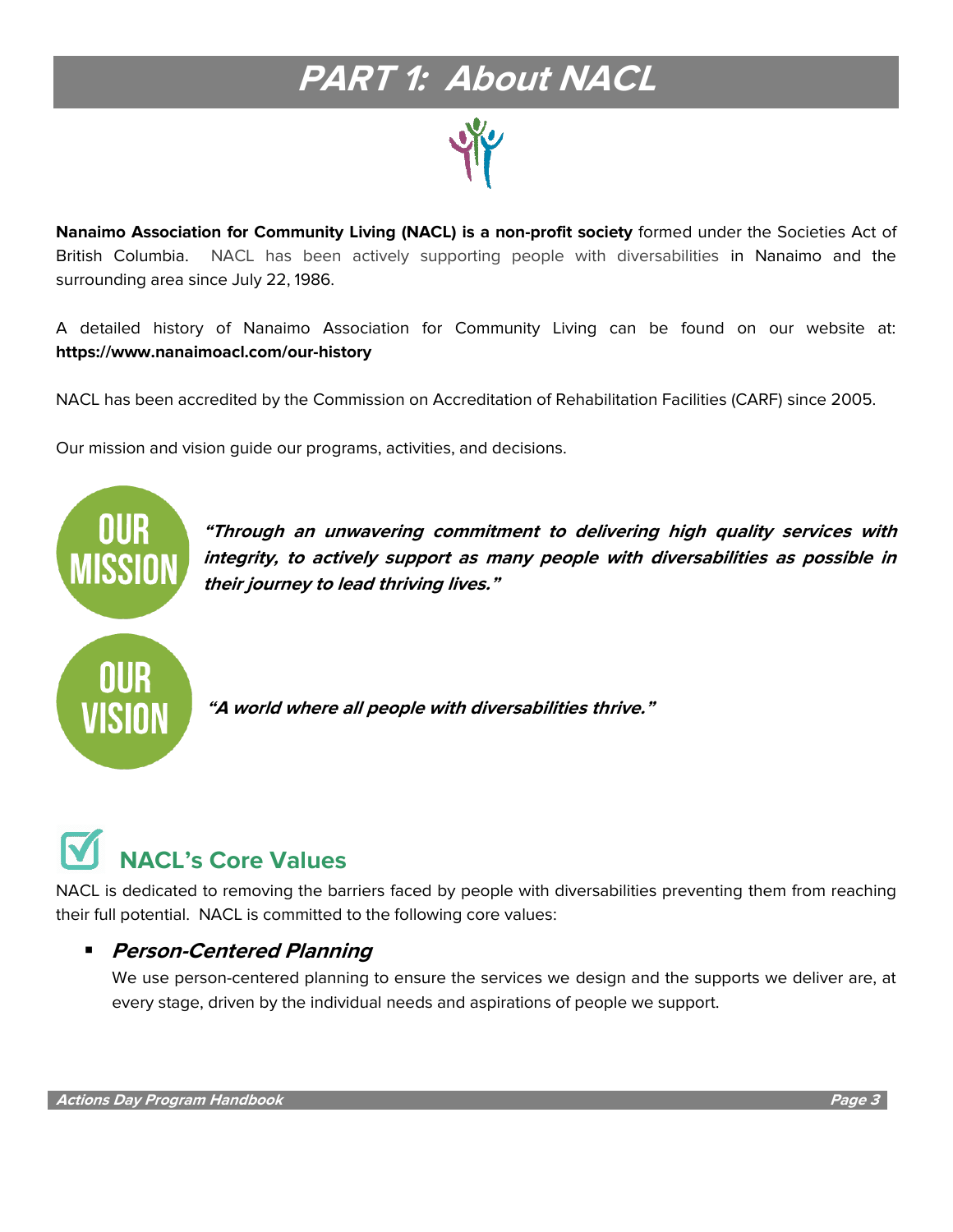#### **Equity, Diversity and Inclusion**

Through active support and inclusive engagements, NACL is keen to build strong and lasting relationships with all people with diversabilities. We recognize that developing meaningful connections with individuals of varying ages, cultures, races, ethnicities, and genders requires authentic conversation, active listening, and a dedication to self-education.

#### ▪ **Respect**

In all our interactions, we treat people with respect and kindness.

#### **Safety**

In all our work, we prioritize the safety and security of the people we support, their families, and our NACL staff members.

#### **Sustainability**

We are unwavering in our commitment to sustainable practices that benefit local communities, the environment, and future generations.

#### ▪ **A Socially Entrepreneurial Ethos**

We are innovative. We try new things. We approach our work with an entrepreneurial spirit that ensures we best serve the people and families we support.

#### ▪ **Accessible Communication**

Great communication is accessible communication. We are designing our communications efforts to be inclusive and accessible to all people.

# **Statement of Diversity**

Nanaimo Association for Community Living (NACL) acknowledges and respects the value of a diverse community. NACL recognizes that the scope of diversity includes gender, race/ethnicity, family status, age, mental/physical abilities, sexual orientation, religious beliefs, socio-economic status, and occupational focus.

NACL will maintain an environment that is supportive of these elements. We will promote inclusion within our organization and the communities we support.

We commit to:

- **EXECT:** Services that respect people and their cultural differences;
- Promoting cultural awareness and understanding within the Association and community;
- **Endeavoring to reflect the diversity of our community through our Board of Directors, staff, and** volunteers; and
- Not tolerating discrimination of any kind.

**Actions Day Program Handbook Page 4**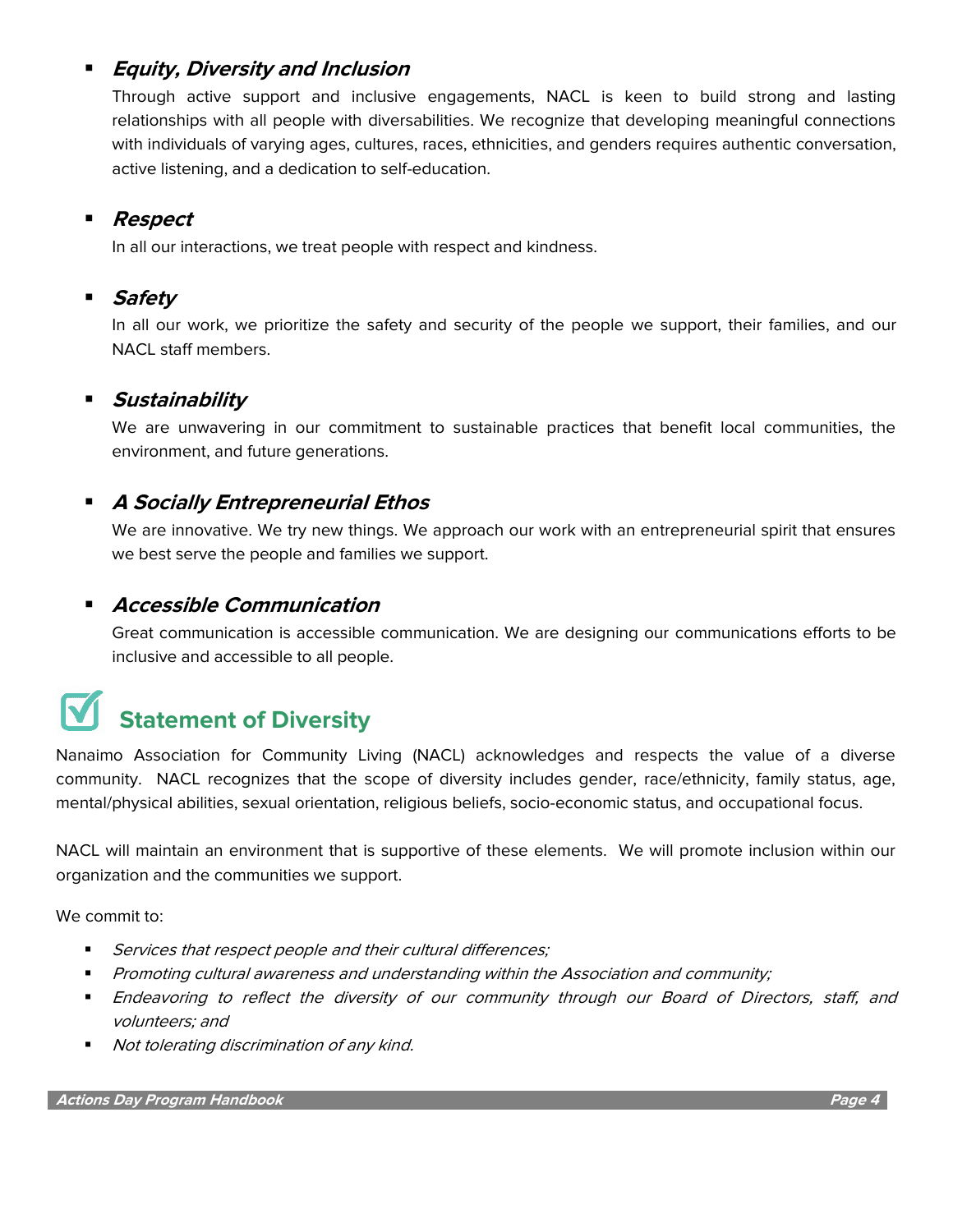# **OUR SERVICES**

Nanaimo Association for Community Living (NACL) provides services for people with diversabilities.

- Services are targeted to youth age six (6) and up, and adults who are 19 years or older;
- We support approximately 215 people; and
- NACL employs approximately 180 staff and contracts with over 90 home share providers.

#### **NACL's Current Programs**

- **Community Inclusion** (Monday to Friday 8:30 a.m. to 3:00 p.m., and Saturday 10:00 a.m. to 2:30 p.m.) ✓ Actions Day Program
- **Residential Services** (provided 24/7)
	-
	-
	- ✓ Jingle Pot Carriage House ✓ Sherwood Home
	-
	-
	-
	- ✓ Caspers Way Home ✓ Portsmouth Road Home
	- ✓ Jingle Pot Home ✓ Prideaux Outreach
		-
	- ✓ Kennedy Home ✓ Turner Connection Home
	- ✓ Maxey Road Home ✓ Westwood Lake Home
	- ✓ Nottingham Home ✓ Uplands Outreach
- **Home Share** (a program where a person is matched with contractors to live with)
- **NACL Employment Services** (a program that helps people find jobs)
- **Snoezelen Room** (a multi-sensory room, booked by appointment ask for details if you're interested)

Referrals for these services, except for the Snoezelen Room and Child and Youth Residential, are accepted through Community Living British Columbia (CLBC). Child and Youth Residential Services are referred by the Ministry of Children and Family Development (MCFD). Waitlists for services are maintained by either CLBC or MCFD, as applicable.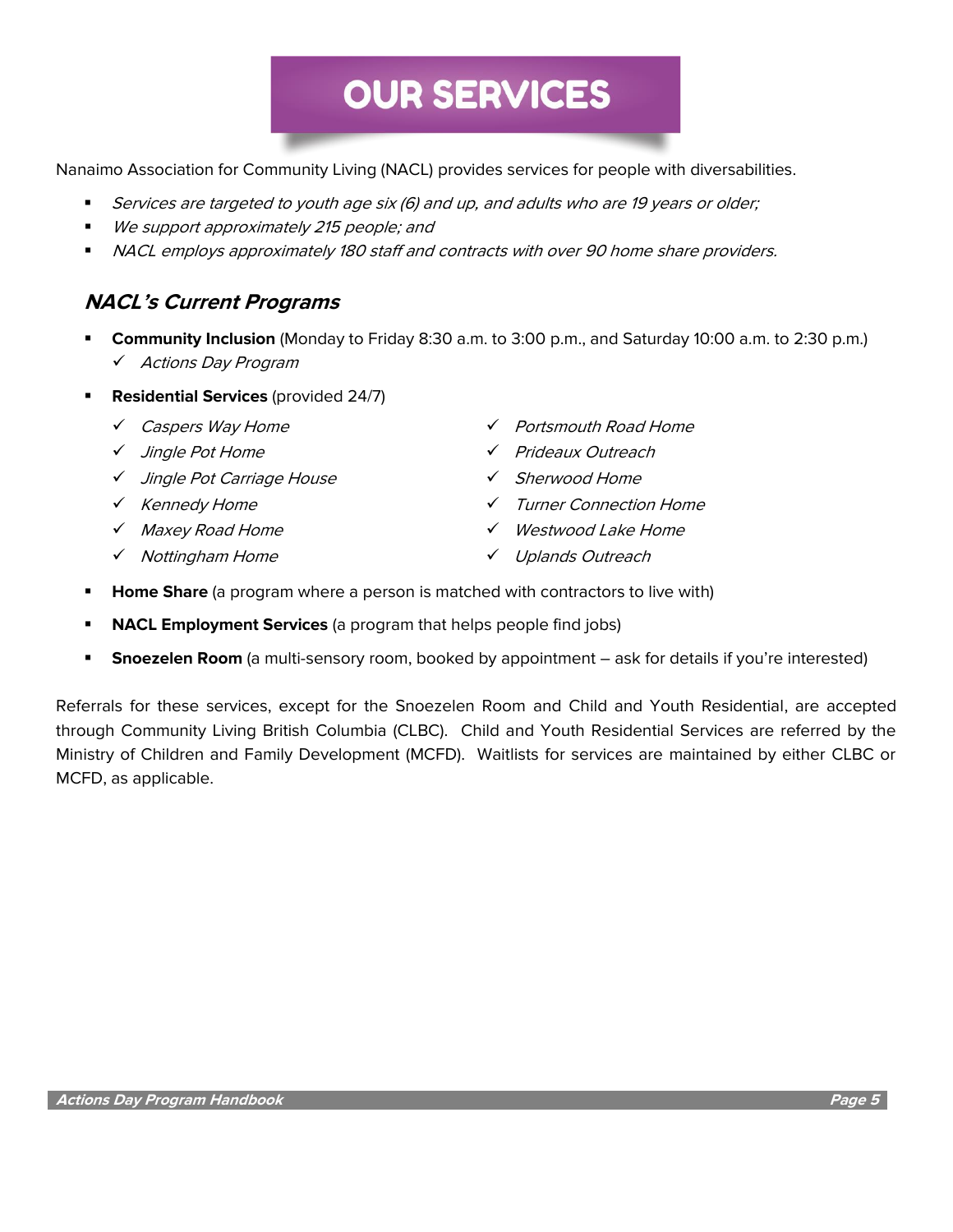

As a registered non-profit society, NACL's membership is open to everyone by donation (except employees). NACL holds an Annual General Meeting once a year to elect a Board of Directors, plus talk about the past year and future planning.

The Board of Directors establishes the vision, mission, core values, principles, and Code of Ethics to guide the employees, Home Share Providers, and contractors who support the people we serve. They also set the policies NACL uses to manage the organization.

The Board hires and oversees an Executive Director, who is responsible for implementing these policies and overseeing NACL employees and Home Share Providers, as well as making day-to-day decisions about NACL operations.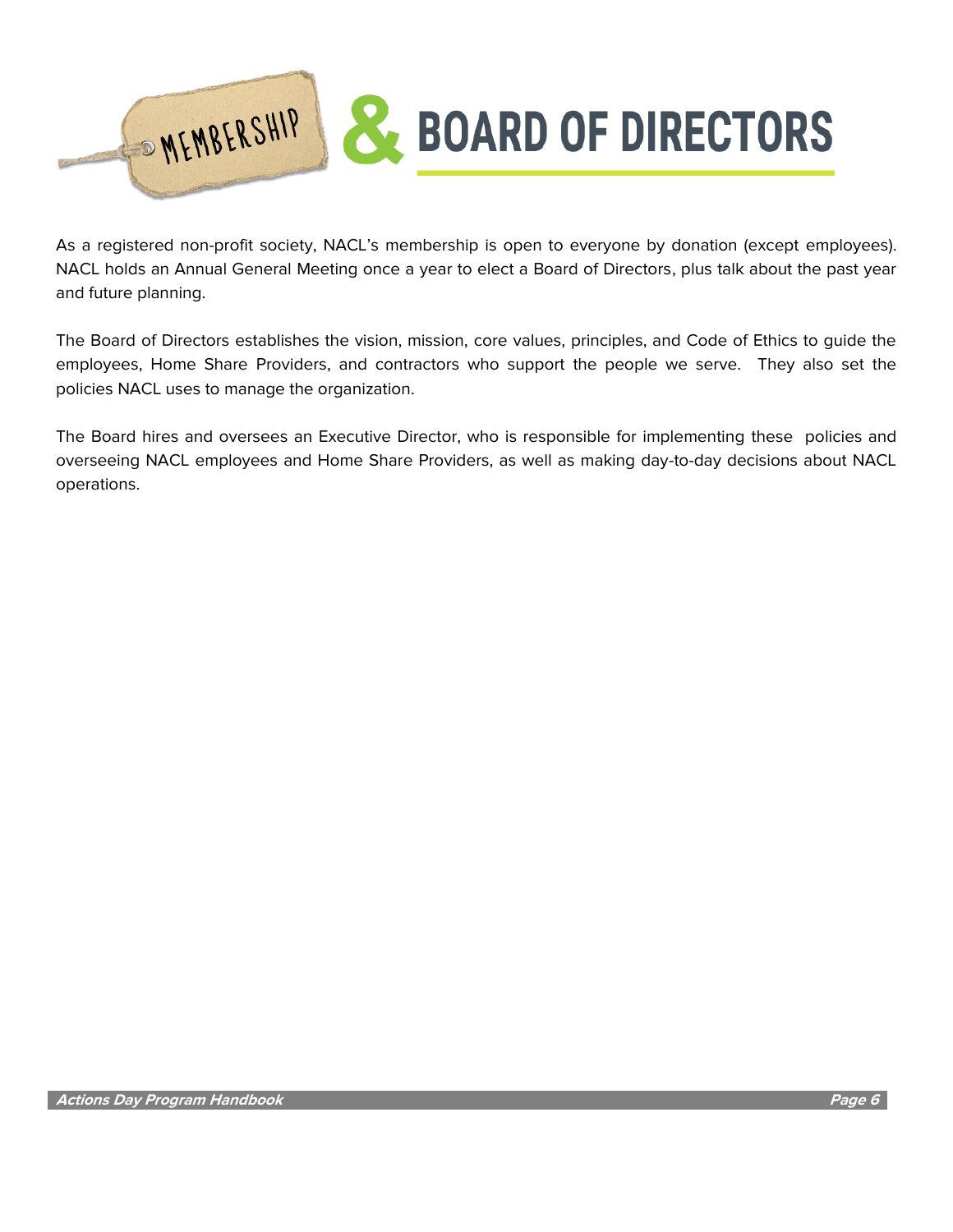# **PART 2: General Information for the People and Families/Caregivers We Support**

## **Individual Rights**

Nanaimo Association for Community Living recognizes that the people we support have certain rights and responsibilities, and we strive to provide you with information about those.

The people we support have the right to be free from:

- 1. Abuse;
- 2. Financial or other exploitation;
- 3. Retaliation;
- 4. Humiliation; and
- 5. Neglect.

The people we support also have the right to:

#### ▪ **Equality and non-discrimination.**

People with diversabilities have an equal and effective legal protection against discrimination on all grounds.

#### ▪ **Accessibility.**

People with diversabilities have access to buildings and homes, to transportation, to information and communications technology, and to other facilities and services so they can participate fully in all aspects of life.

#### ▪ **Freedom of expression and opinion, and access to information.**

People with diversabilities can exercise the right to freedom of expression and opinion, including the freedom to seek, receive, and impart information and ideas on an equal basis with others and through all forms of communication of their choice. Further, children/youth in care can be consulted and express their views, according to their abilities, about significant decisions affecting them. They have the right to be informed about and to be assisted in contacting the representative under the Representative for Children and Youth Act or the Ombudsperson.

#### **Liberty and security of the person.**

People with diversabilities should:

- ✓ Enjoy an equal right to liberty and security of person; and
- ✓ Not be deprived of their liberty unlawfully or arbitrarily.

#### **Respect for privacy.**

People with diversabilities, regardless of place of residence or living arrangements, shall not be subjected to arbitrary or unlawful interference with his or her privacy. Further, children/youth in care have the right to privacy during discussions with members of their families, subject to any court order made after the court has had an opportunity to consider the questions of access to the child/youth and during discussions with a lawyer.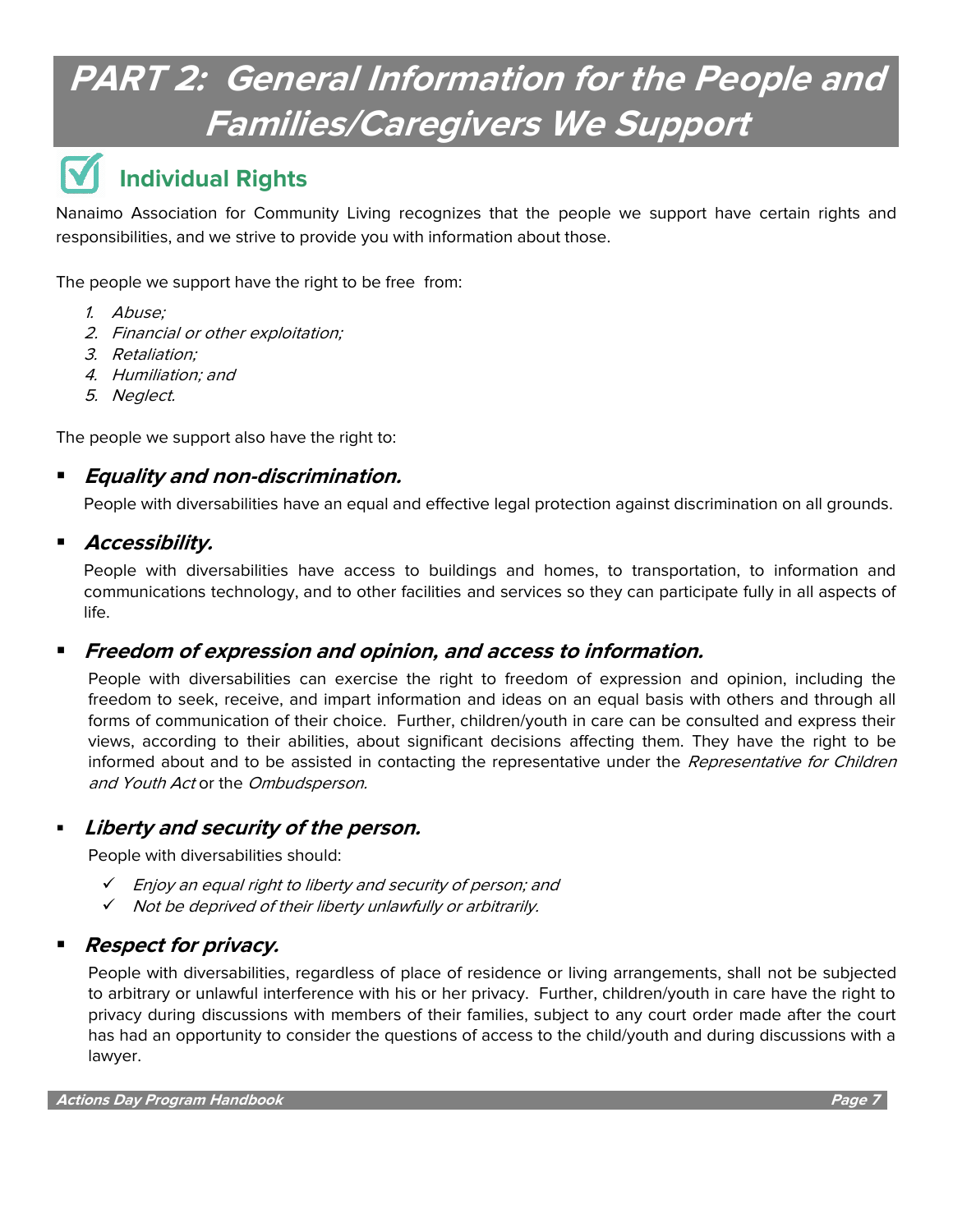#### **Health.**

People with diversabilities have the right to enjoy the highest standard of health without discrimination.

#### **Education.**

People with diversabilities can access general tertiary education, vocational training, adult education, and lifelong learning without discrimination and on an equal basis with others.

#### ▪ **Work and employment.**

People with diversabilities have the right to work on an equal basis with others.

#### ▪ **Protection and safety in situations of risk and humanitarian emergencies.**

Protection and safety of people with diversabilities will be preserved in situations of risk and humanitarian emergency.

#### ▪ **Freedom from torture or cruel, inhuman, or degrading treatment or punishment.**

No-one shall be subjected to torture or to cruel, inhuman, or degrading treatment or punishment. No-one shall be subjected without his or her free consent to medical or scientific experimentation.

#### ▪ **Freedom from exploitation, violence, and abuse.**

All appropriate legislative, administrative, social, educational, and other measures need to be taken to protect people with diversabilities from all forms of exploitation (including financial), violence, and abuse, including their gender-based aspects.

#### ▪ **Living independently and being included in the community.**

People with diversabilities have the same right as everyone else to live where and with whom they want.

#### ■ *Adequate standard of living and social protection.*

The right of people with diversabilities to have an adequate standard of living for themselves and their families. Further, children/youth in care have the right to be fed, clothed, and nurtured according to the community standards, and to be given the same quality of care as other children.

#### ▪ **Participation in cultural life, recreation, leisure, and sport.**

People with diversabilities have access to services from those involved in the organization of recreational, tourism, leisure, and sporting activities. Further, children/youth in care have the right to participate in and receive the religious instruction of their choice, and to receive guidance and encouragement to maintain their cultural heritage. In addition, Indigenous children have the right to receive guidance, encouragement, and support to learn about and practice their Indigenous traditions, customs, language, and belong to their Indigenous communities.

NACL therefore ensures the following for the people and families/caregivers we support:

- The information to make informed choices:
- Involvement in planning services and activities;
- Support to explore other options when someone changes their mind or makes a mistake;
- Involvement in exploring risks and developing plans to minimize those risks;
- Education regarding rights and responsibilities; and
- An annual review of those rights and responsibilities.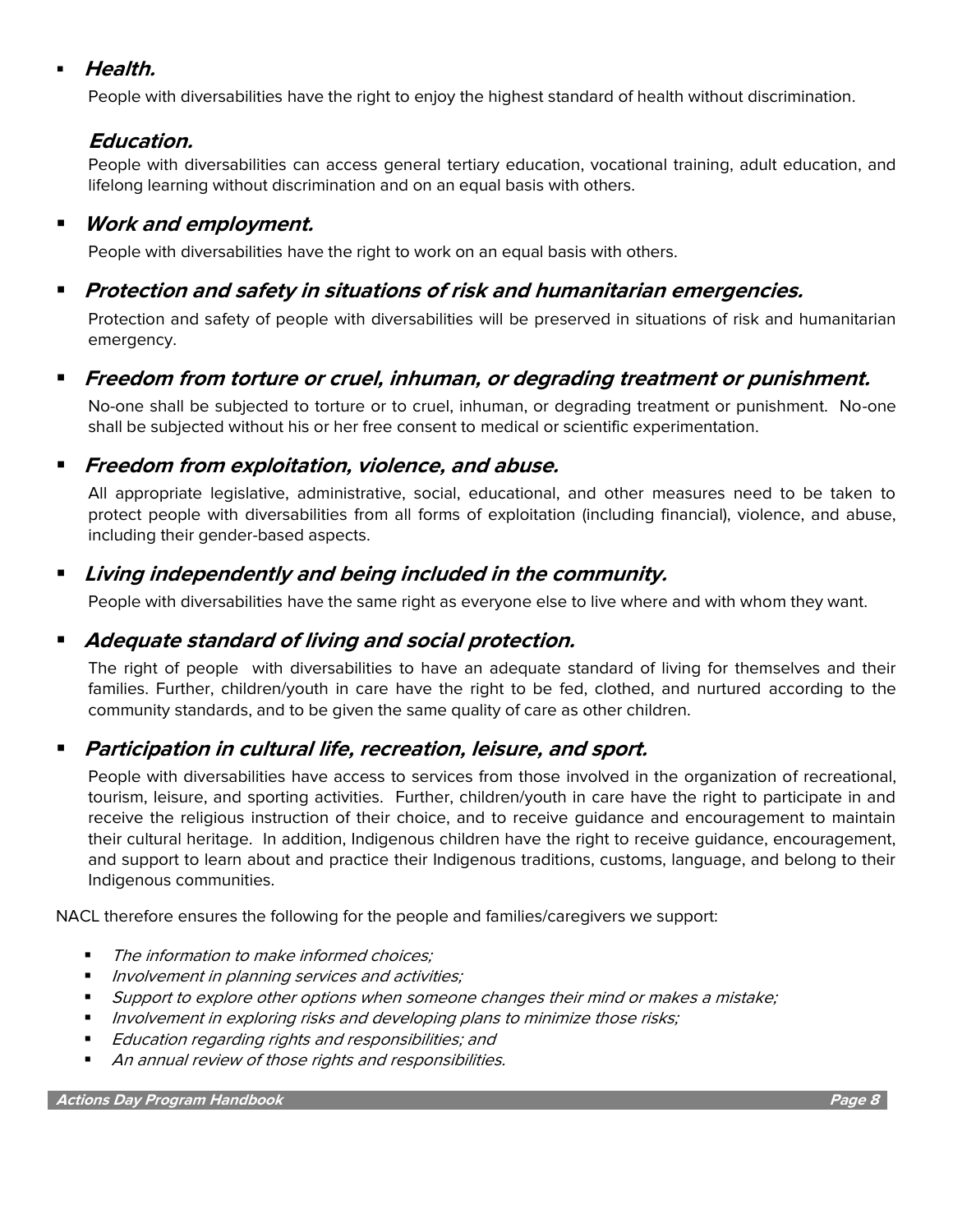**Personal Information**

When you're referred and accepted to a NACL service, we ask for basic information. However, when we begin the process of person-centered planning with you, we ask for more detailed information to understand your strengths and needs, so we can provide the best possible services.



### **People Planning**

At NACL, we work with people on what is called a Person Centered Plan (PCP for short). This is a comprehensive, document that ensures services and supports reflect your needs, preferences, and dreams. Each individual will be able to fully participate in the planning process. NACL also encourages family members and support network to participate.

The plan covers many different areas of one's life. It is important that the information you provide us is accurate and up-to-date, so we can adjust our services to meet changing needs.

We keep a copy of your plan on file, and will provide plan copies to others involved in developing it, with your consent. Once you leave the program, we archive your file – but it is still available any time you want to look at it. Our commitment is to always keep the information secure and confidential, even after you leave the program.

# **Confidentiality**

NACL upholds the rights of all people we support and their families/caregivers to privacy and confidentiality. To ensure you have the right to have information about you treated in confidence:

- You, your family members, quardians, committees, or representatives will participate in intake meetings and be fully informed of your privacy rights and access to personal records, including:
	- ✓ The use of **Form SD003-P (Authorization and Waiver of Confidentiality)**;
	- $\checkmark$  The use of release forms for obtaining third party information;
	- $\checkmark$  The process for accessing their personal records; and
	- $\checkmark$  Complaint procedures regarding privacy concerns.
- Whenever possible, you must provide the information about yourself.
- When shared by employees/Home Share Providers, only information which is deemed essential is to be given.
- Where employees, Home Share Providers, or volunteers provide the information, it is to be done with your consent, utilizing **Form SD003-P (Authorization and Waiver of Confidentiality)** unless due to health or impairment, you are unable to do so.
- All records, files, and notes pertaining to the people we support are the property of NACL, and are subject to its control. Furthermore, all records (electronic and paper) are securely stored, and retained and/or disposed of in accordance with applicable laws.

If you have any concerns, speak to any NACL staff or the Program Supervisor.

**Actions Day Program Handbook Page 9**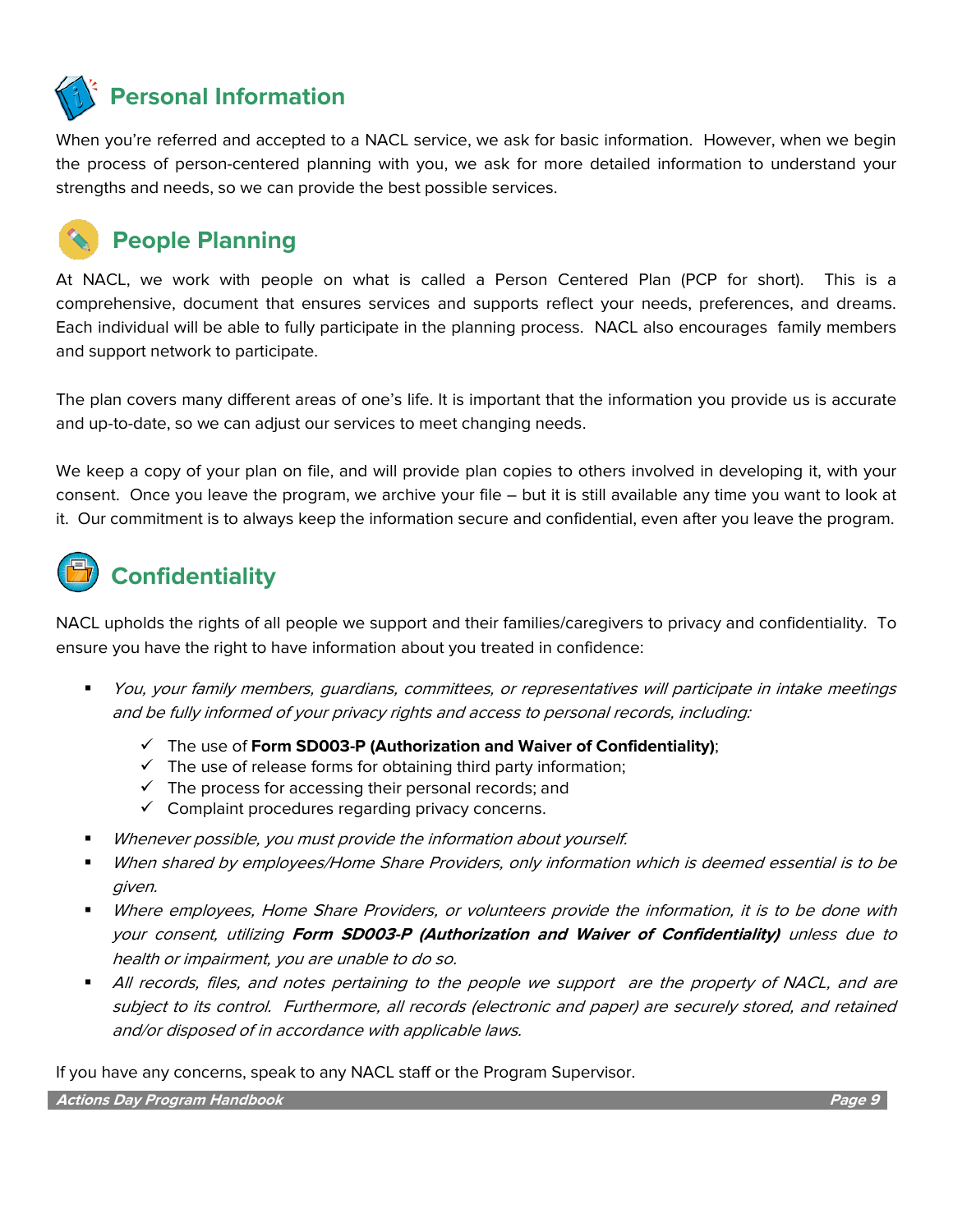## **Problem Solving**

Person Centered Planning at NACL ensures a proactive approach in preventing and dealing with concerns or problems. Throughout the planning process we communicate directly with the people we support, their families/caregivers, staff, and home share providers (if applicable). Any concerns are resolved with everyone involved.

## **Complaint Procedure**

People NACL supports or their family members have the right to be heard. You should not wait to tell us if you are having a problem or have a complaint. It's every person's responsibility to tell us about an issue as soon as possible, and we will help in any way we can to solve the problem.

#### **NOTE: There will be no retaliation or barrier to service if a person NACL supports has a complaint.**

NACL encourages everyone to try to resolve a conflict in the following ways:

- First, you or your family members/caregivers should try to talk to the Program Supervisor, contractor (if applicable), or a staff member you trust.
- If possible, use our special form **(SD015-P – Complaint Resolution Form)** to write out the complaint. If you can't write it, you can come to the front desk at NACL's Administration Office, and we'll make sure to find someone who can help.
- NACL will discuss the complaint with everyone involved within three (3) days (72 hours).
- Within 14 days of the complaint being filed, the staff heading the investigation will prepare a report about the incident, including the actions taken to resolve the complaint, and we'll book a meeting with the person submitting the complaint to talk about it.
- If you don't like the results, you can tell us why, we'll look at it again, and we'll meet with you to discuss any possible changes to the decision about the complaint.
- If you still aren't happy with the results, the Executive Director and/or the Board of Directors will give a decision in writing and meet with you within 14 days to discuss that decision.
- The Board of Directors is the highest level for complaint resolution at NACL.
- If you are still not satisfied with the Board of Directors' decision (if it goes to them), you or your family member/caregiver can contact Community Living BC (CLBC) or the Ministry of Children and Family Development (MCFD) – whichever one applies to you. We will give the contact information needed.
- If you are not satisfied with CLBC's or MCFD's decision, you or your family member/caregiver can contact the BC Government's Advocate for Service Quality. We will give the contact information needed.



#### **Health and Safety**

Nanaimo Association for Community Living (NACL) is committed to promoting health and safety agency-wide. NACL ensures all people we support receive the highest quality of care, based on individual health and safety needs. NACL is also committed to a healthy and safe work environment for all employees and Home Share Providers.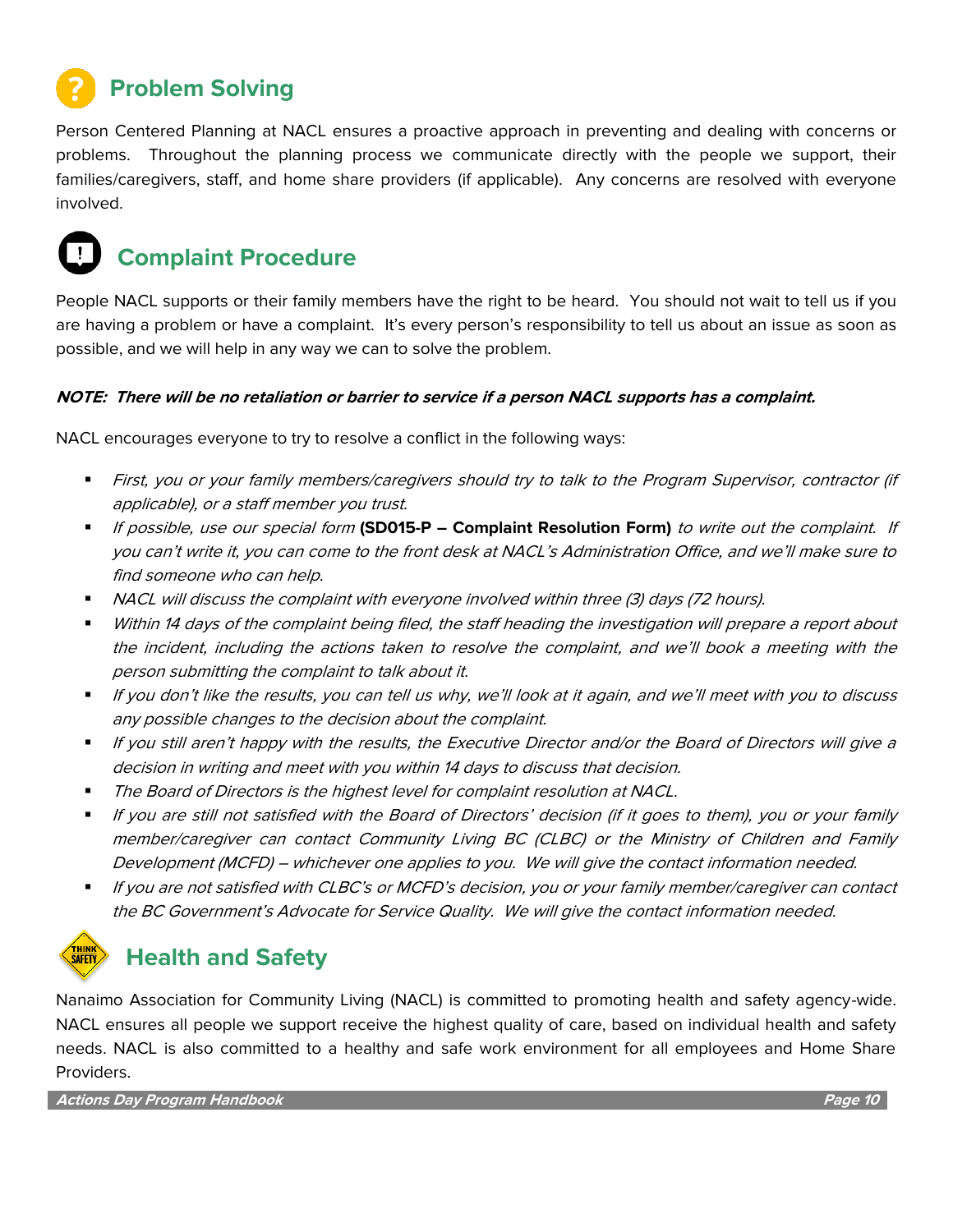In its effort to maintain this environment, NACL will:

- Actively promote health and safety in the organization;
- Ensure the health and safety needs of all people NACL supports are addressed in Person Centered Plans;
- Endeavour to maintain safe working conditions;
- Develop safe service delivery and work procedures, providing the necessary training to staff or Home Share Provider/caregivers to successfully meet the health and safety needs of people NACL supports; and
- Enforce compliance with safety procedures, directives, and relevant legislation by all employees/Home Share Providers, including:
	- $\checkmark$  Federal and provincial legislation;
	- ✓ WorkSafeBC regulations;
	- ✓ Community Living BC (CLBC)/Ministry of Children and Family Development (MCFD) standards of care;
	- ✓ The Commission on Accreditation of Rehabilitation Facilities (CARF) health and safety standards; and/or
	- ✓ The Collective Agreement (wherever NACL staff is involved).



#### **Emergency Procedures**

Each program and building has emergency procedures for the safety and well-being of people supported by NACL and employees/Home Share Providers in the event of a disaster (i.e. medical emergencies, bomb threat, fire, earthquake, explosion).

Staff has been trained in first aid, and each building is equipped with first aid and earthquake kits.

There is a Safety Manual on site to help staff effectively manage all types of emergency situations, from man-made to natural disasters.

Emergency response drills are practiced regularly, including monthly fire drills, with the participation of staff and people NACL supports.

## **Abuse/Harassment Prevention**

NACL strongly recognizes that people with diversabilities shall not be subjected to abuse or harassment. To ensure this, appropriate personnel policies, procedures, and practices have been developed, maintained, and adhered to by NACL employees/Home Share Providers.

NACL staff will not engage in any behavior detrimental to a person (people NACL supports, employees, visitors, etc.) which would be considered harassment or abusive.

Furthermore, NACL is committed to eliminating and/or minimizing the risk of abuse or harassment through the following practices:

**Actions Day Program Handbook Page 11**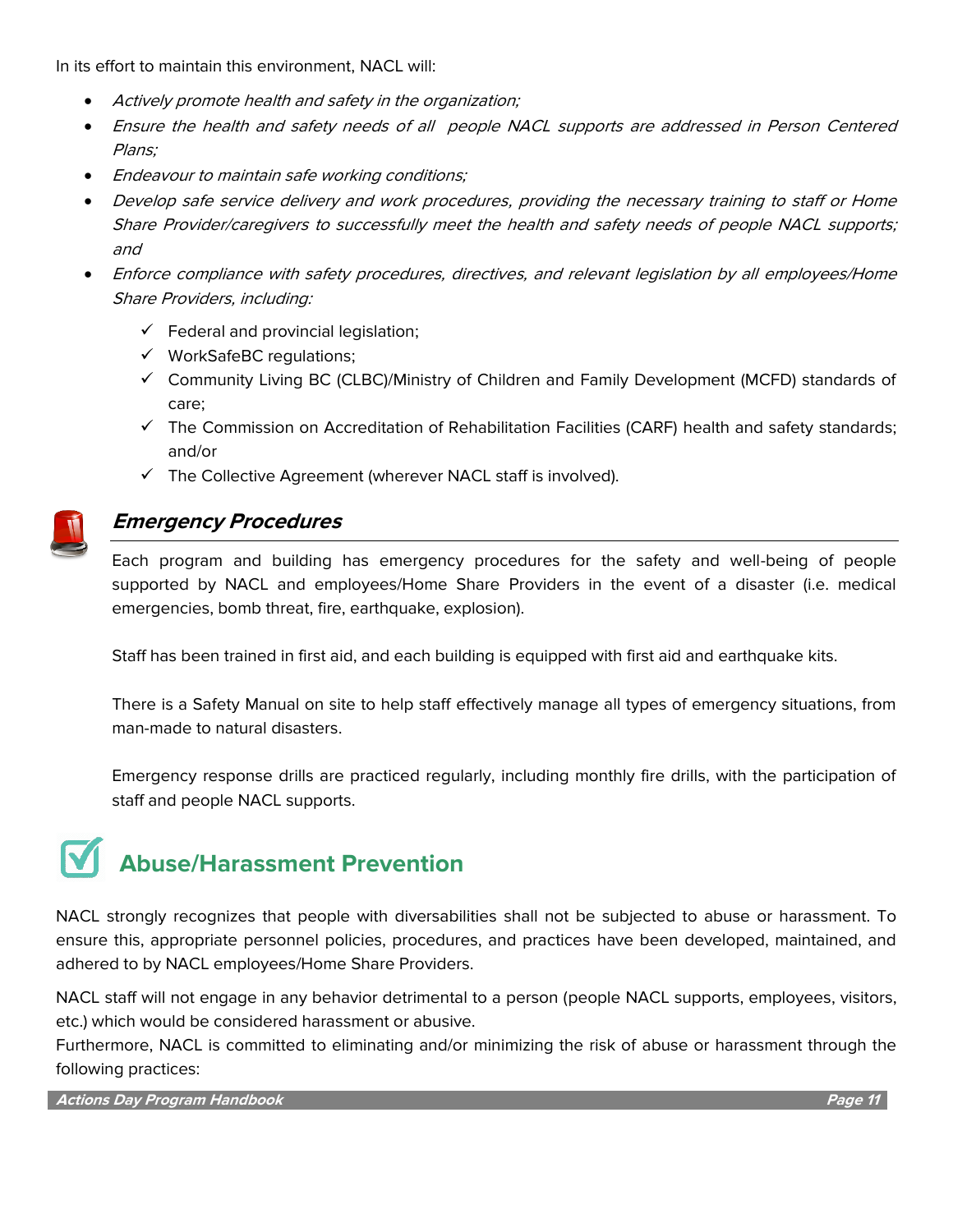#### **Hiring Criteria**

NACL employees working in our programs must have:

- ✓ A criminal record check;
- ✓ <sup>A</sup> minimum qualification of Community Support Worker or equivalent.

#### **Training**

All NACL employees/Home Share Providers are trained and kept up-to-date on the following:

- ✓ First aid certificate;
- ✓ Supporting Individuals through Valued Attachments (SIVA);
- ✓ Person Centered Thinking (PCT)/Person Centered Planning (PCP); and
- ✓ Ongoing in-service training specific to people's needs.

#### **Standards/Regulatory Compliance**

NACL must remain in compliance with the various standards and regulations of providing community social services, including:

- ✓ Community Living BC (CLBC)/Ministry of Children and Family Development (MCFD) standards of care;
- ✓ The Commission on Accreditation of Rehabilitation Facilities (CARF); and
- ✓ Community Care Licensing.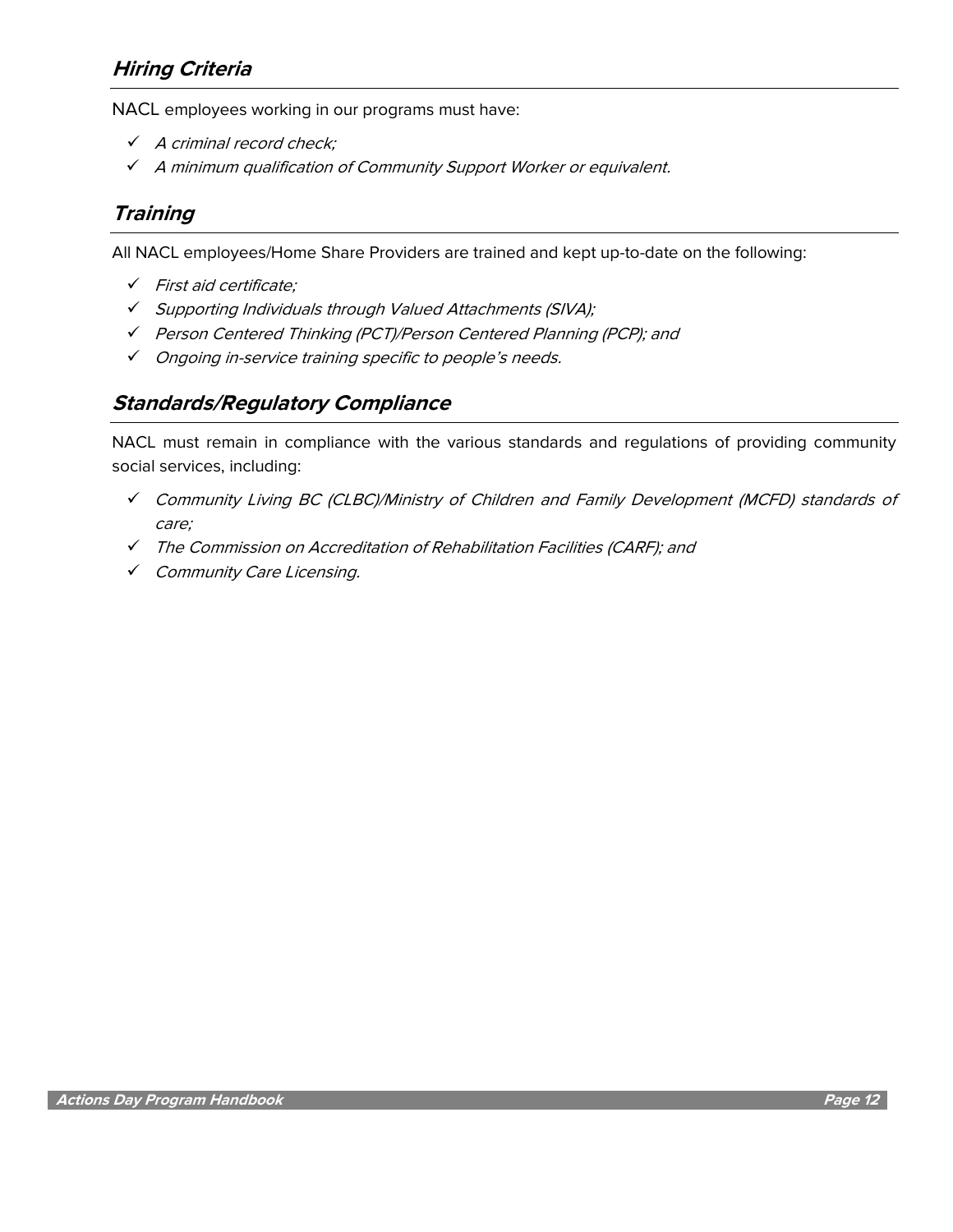#### **Who Abuses People with Diversabilities?**

Abuse can happen to anyone – however, people with diversabilities may be more at risk of being abused than others. People with diversabilities are most often abused by people they know. This can be anyone with whom they have some contact, as a patient or client. People with diversabilities can also be harassed by another person NACL supports, or anywhere outside in the community such as restaurants, markets, hospitals, sports facilities, etc.

#### **Identifying Abuse/Harassment**

The following chart will help you determine whether you are being abused or not.

| <b>RELATIONSHIP FACTORS</b>                                                                                                             | <b>HEALTHY RELATIONSHIP</b>                                                                                                                                                  | <b>UNHEALTHY RELATIONSHIP</b>                                                                                                                                   | <b>ABUSIVE RELATIONSHIP</b>                                                                                                                                                                        |
|-----------------------------------------------------------------------------------------------------------------------------------------|------------------------------------------------------------------------------------------------------------------------------------------------------------------------------|-----------------------------------------------------------------------------------------------------------------------------------------------------------------|----------------------------------------------------------------------------------------------------------------------------------------------------------------------------------------------------|
| Sharing feelings                                                                                                                        | You feel safe and strong<br>enough to tell the<br>caregiver how you really<br>feel.                                                                                          | You feel awkward telling<br>the caregiver how you<br>really feel.                                                                                               | You are afraid to tell the<br>caregiver how you really<br>feel because you fear<br>being put down or<br>threatened.                                                                                |
| Disagreements                                                                                                                           | You can have<br>disagreements and still<br>talk respectfully to each<br>other. You resolve your<br>disagreements.                                                            | Your disagreements<br>often turn into fights.                                                                                                                   | You are afraid to disagree<br>because you do not want<br>to the caregiver to get<br>angry and violent. The<br>disagreement is an<br>excuse for abuse.                                              |
| Dealing with changes in<br>circumstances (for<br>example, if your condition<br>changes or if there is<br>something new in your<br>life) | As circumstances change,<br>you and the caregiver talk<br>about the changes and<br>agree on any changes<br>that may be needed with<br>your care.                             | The caregiver does not<br>want to talk about how<br>things are changing, or is<br>slow to change when<br>your circumstances<br>change.                          | The caregiver refuses to<br>adapt to changes, even if<br>the care is no longer<br>appropriate. Or, the<br>caregiver makes changes<br>without consulting or<br>telling you in advance.              |
| Medication and adaptive<br>devices<br>(for example, canes,<br>hearing aids, or other<br>equipment to help with a<br>disability)         | You and the caregiver<br>understand and follow<br>your medication<br>requirements. Your<br>assistive aids are in good<br>repair, and available to<br>you when you need them. | Sometimes medications<br>are missed or late.<br>Sometimes adaptive<br>devices are not kept in<br>good condition, or are<br>not available to you when<br>needed. | The caregiver uses<br>medication to try to<br>control you, or the<br>caregiver steals your<br>medication. The<br>caregiver threatens to<br>deprive you of your<br>medication or assistive<br>aids. |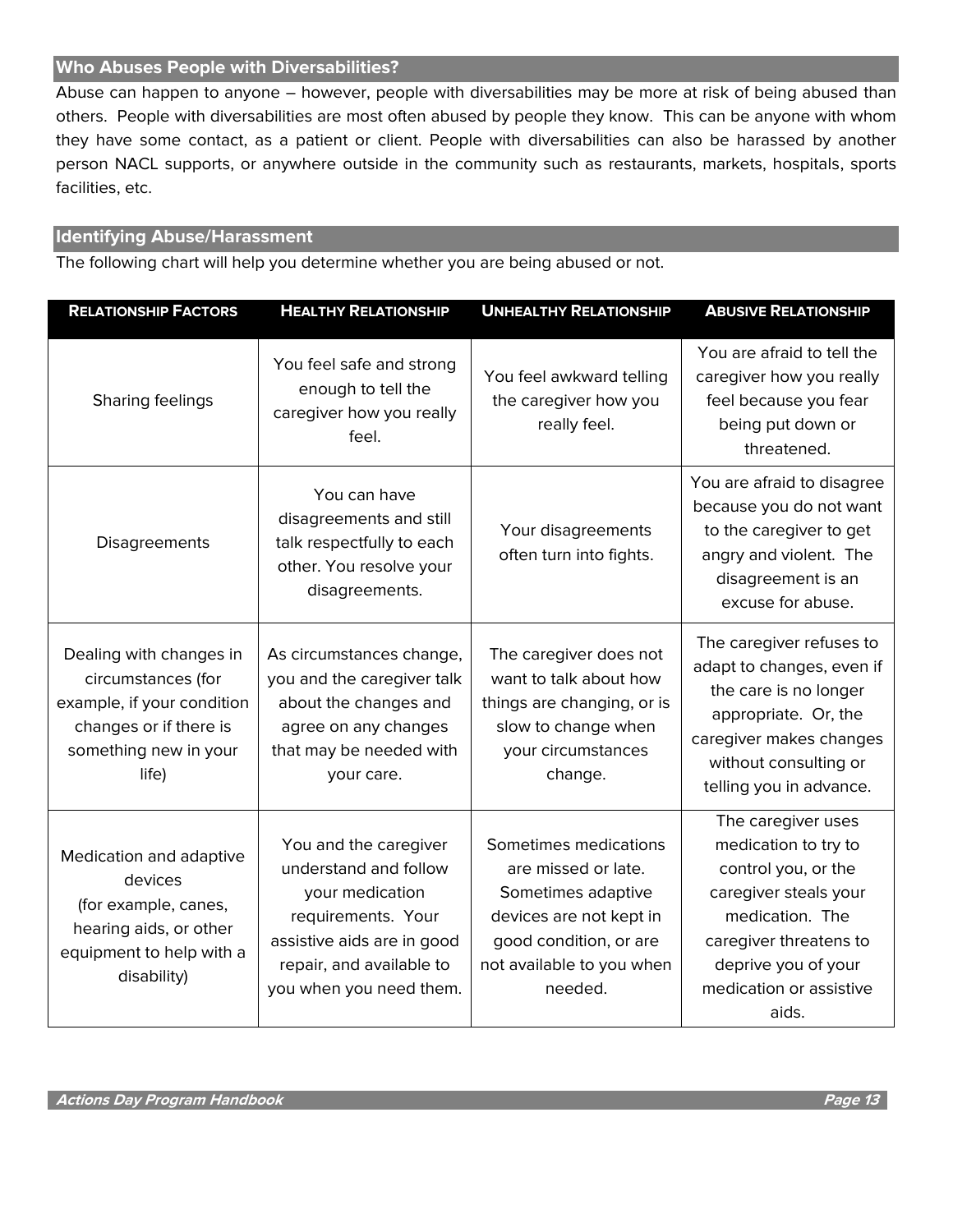| <b>RELATIONSHIP FACTORS</b>  | <b>HEALTHY RELATIONSHIP</b>                                                                          | <b>UNHEALTHY RELATIONSHIP</b>                                                                                                                       | <b>ABUSIVE RELATIONSHIP</b>                                                                                                                                                                |
|------------------------------|------------------------------------------------------------------------------------------------------|-----------------------------------------------------------------------------------------------------------------------------------------------------|--------------------------------------------------------------------------------------------------------------------------------------------------------------------------------------------|
| Verbal abuse and<br>violence | You and your caregiver<br>do not say mean things to<br>each other. There is no<br>physical violence. | There have been a few<br>incidents of putdowns,<br>and mean or controlling<br>behavior in your<br>relationship. There is no<br>pattern of violence. | The caregiver hurts you<br>and does not stop even if<br>you say it is hurting. The<br>caregiver has injured you.<br>The physical or sexual<br>abuse and/or intimidation<br>are increasing. |

**SOURCE: humanservices.alberta.ca, 2018**

If you suspect that someone (including you) may have been abused or neglected, you must follow these steps:

- Watch for the signs of abuse listed above.
- Tell someone about what is happening.
	- $\checkmark$  If the person you tell does not seem to take you seriously, tell someone else, and keep telling people until you find a person who is helpful. The more people that know about the abuse, the more likely it is that someone will be able to help stop it.
- Protect yourself from:
	- ✓ **MEDICATION ABUSE:** In this case, notify the Program Supervisor, and get medical attention if needed.
	- ✓ **SOMEONE HURTING OR SCARING YOU:** If you are in immediate danger, phone 911.

#### **If a Person NACL Supports Has Been Abused…**

NACL will:

- Ensure the person's immediate safety and well-being;
- Call the police if the person's safety is at immediate risk;
- Complete a Critical Incident Report and contact CLBC within 24 hours;
- Explain the options available to the person; and
- Cooperate fully with any investigation by the police and/or CLBC, the Office of the Public Trustee, or the Regional Health Authority.



NACL supports the rights of people with diversabilities and their families through three kinds of advocacy:

#### **1. Personal Advocacy**

We advocate on behalf of people with diversabilities and their families/caregivers to ensure they receive support.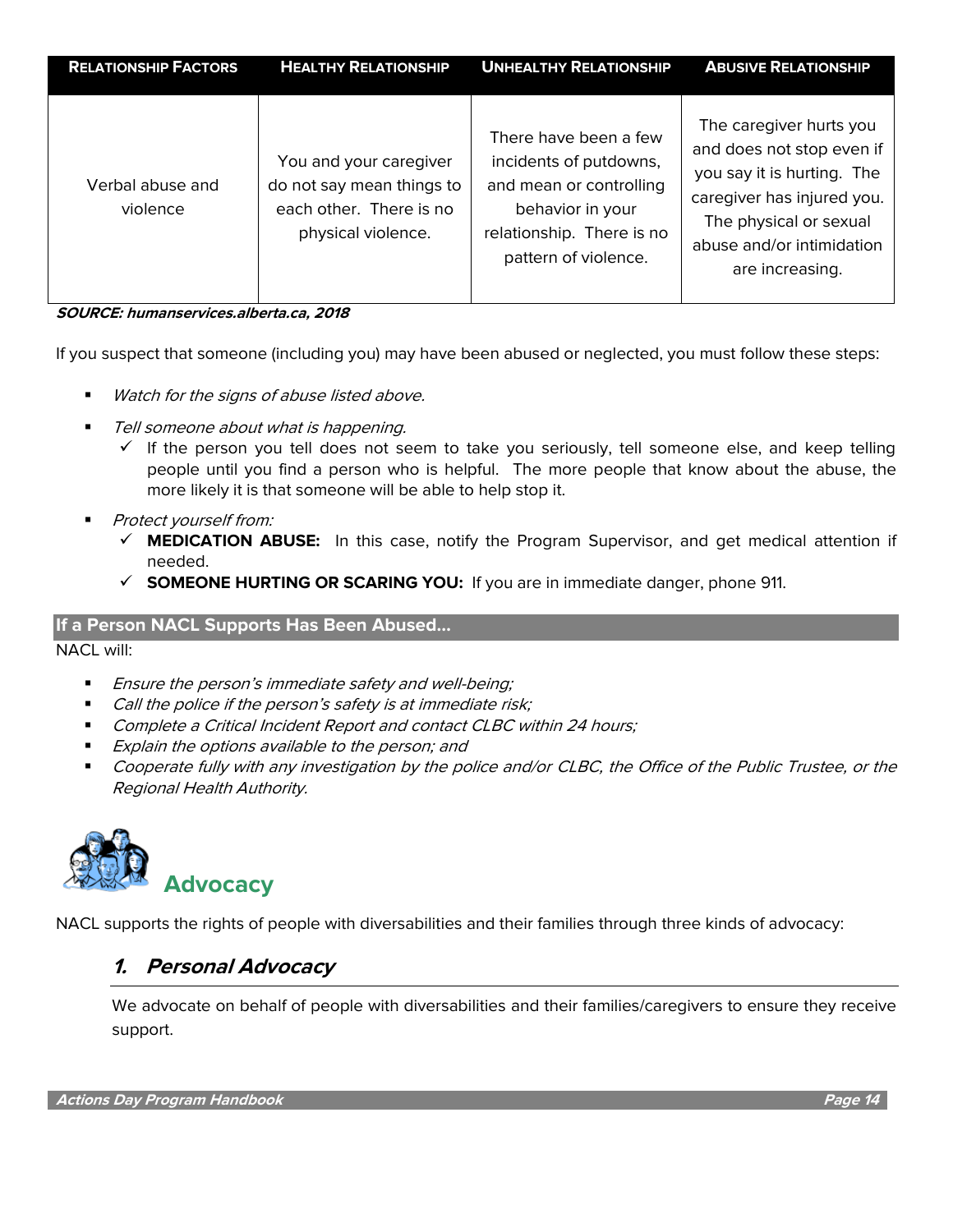#### **2. Self-Advocacy**

We support people with diversabilities and their families to enhance their own advocacy skills.

#### **3. Systems Advocacy**

We advocate for support and change within the systems that affect people with diversabilities.

#### **ADVOCACY RESOURCES FOR PEOPLE NACL SUPPORTS** ▪ **Community Living BC PHONE:** 1-877-660-2522 **WEBSITE:** [www.communitylivingbc.ca](http://www.communitylivingbc.ca/) **E-MAIL:** [CLBCInfo@gov.bc.ca](mailto:CLBCInfo@gov.bc.ca) **VISIT:** 7  $7<sup>th</sup>$  Floor – Airport Square 1200 West 73rd Avenue, Vancouver, BC V6P 6G5 **Inclusion BC CONTACT:** Tina Dam, Community Inclusion Advocate **E-MAIL:** [advocacy@inclusionbc.org](mailto:advocacy@inclusionbc.org) **WEBSITE:** [www.inclusionbc.org](http://www.inclusionbc.org/) **PHONE:** 1-844-488-4321 ▪ **BC Self-Advocacy Organizations**   $\checkmark$  Supporting Advocates in Leadership (SAL) **CONTACT:** Eve Reinarz **E-MAIL:** [info@salnanaimo.ca](mailto:info@salnanaimo.ca) **PHONE:** (250) 753-1907 **VISIT:** 271 Pine Street, Nanaimo, BC V9R 2B7 ▪ **Representative for Children and Youth (RCY) PHONE:** 310-1234 (24-Hour Helpline – no area code is required) To connect with one of the RCY's advocates, call (toll-free): 1-800-476-3933 **WEBSITE:** [www.rcybc.ca](http://www.rcybc.ca/) **VISIT:** Suite 400 – 1019 Wharf Street, Victoria, BC V8W 2Y9 ▪ **BC Office of the Ombudsperson PURPOSE:** The Office of the Ombudsperson impartially investigates individual complaints about unfair administrative actions. **PHONE:** 1-800-567-3247 **WEBSITE:** [www.bcombudsperson.ca](http://www.bcombudsperson.ca/) **MAIL:** PO Box 9039, STN PROV GOVT, Victoria, BC V8W 9A5 **VISIT:** 2 2<sup>nd</sup> Floor - 947 Fort Street, Victoria, BC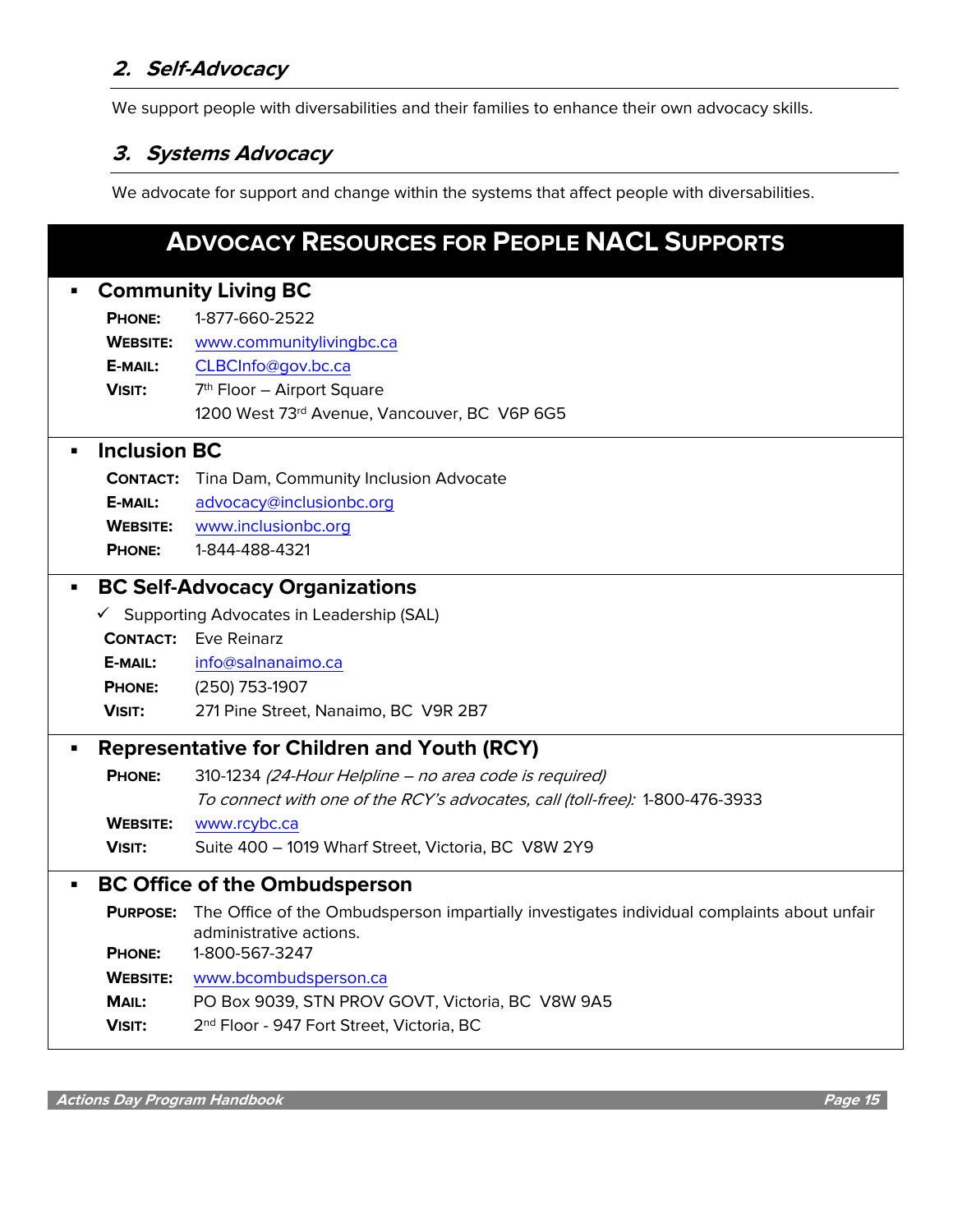# **Quality Assurance**

We at NACL ensure quality services by maintaining conformance to the following standards:

- **CARF's Aspire to Excellence, Quality Individualized Services and Supports, and Employment and** Community Services standards;
- CLBC's and MCFD's standards of care; and
- Licensed group homes meet the standards of the Community Care Facilities Licensing.

This includes a commitment to continuous quality improvement, which is reported annually in our Performance Review on NACL's website. This report outlines the achievements of the year and the plans for improvement in the coming year.



## **Suggestions and Feedback**

We welcome your suggestions and feedback about the services we provide. You can give this in many ways:

- Tell staff about it.
- Contact the Program Supervisor.
- As part of our overall commitment to improving our services, we ask you to complete a survey once a year about how satisfied you are with the services you or your family member are accessing. There is a different survey for each program, so you may receive more than one.



NACL promotes accessibility and works to remove barriers. If you face a barrier to accessing our services or the community, talk to a NACL staff member.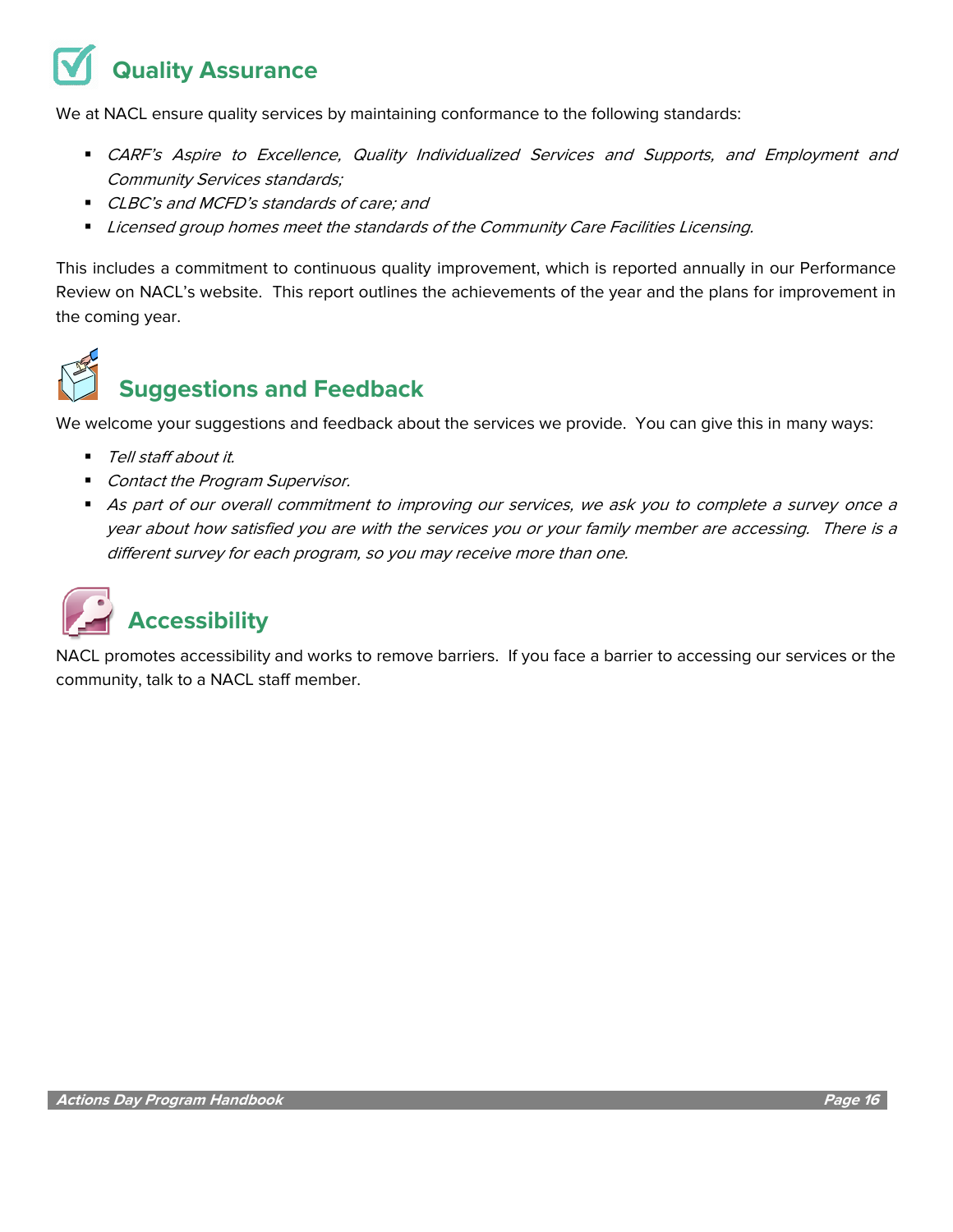## **PART 3: Actions Day Program**

Nanaimo Association for Community Living (NACL) provides quality day program services. Our goal is to ensure equal opportunities for people with respect to human dignity and cultural diversity. We empower the people NACL supports to make informed choices and decisions that build on self-determination.

# **What does Actions Day Program provide?**

- A safe, secure, and healthy environment people NACL supports receive a high standard of care by trained staff;
- Promoted opportunities for social and interpersonal relationships;
- Access to community resources;
- Vocational training;
- Recreation and leisure activities;
- **E** Life skill development;
- Communication skill development; and
- Creative expression.



#### **What is the address, and what are Actions Day Program's hours?**

- Actions Day Program is located at 83 Victoria Crescent, Nanaimo, BC (V9R 5B9).
	- ✓ NACL's mailing address is **#201 – 96 Cavan Street, Nanaimo, BC (V9R 2V1)**.
- We are open from 8:30 a.m. to 3:00 p.m. Monday to Friday, and from 10:00 a.m. to 2:30 p.m. on **Saturdays**. We're closed on statutory holidays.
- **Arrival time** is between **8:30 a.m. to 9:30 a.m. Monday to Friday**, and **9:30 a.m. to 10:00 a.m.** on **Saturdays.**
	- ✓ If you cannot be here by the start time, please phone us at **(250) 741-0224, ext. 230**.
	- ✓ You are welcome to arrive between **12:00 noon and 1:00 p.m. Monday to Friday** in time for the **afternoon activities**.
	- ✓ This also applies if your family member/person you care for needs to **arrive late or leave early due to appointments** – we may be able to arrange for you to meet us in the community so the people NACL supports do not miss their activity.
- We have 24/7 voicemail, and it is checked every morning.
- For your safety, if you can come independently, please specify that you can come and go on your own.
- For the safety of all people NACL supports, we require a list of people authorized to pick you up. If someone comes to pick you up that is not on the list, we will be unable to let you go with them.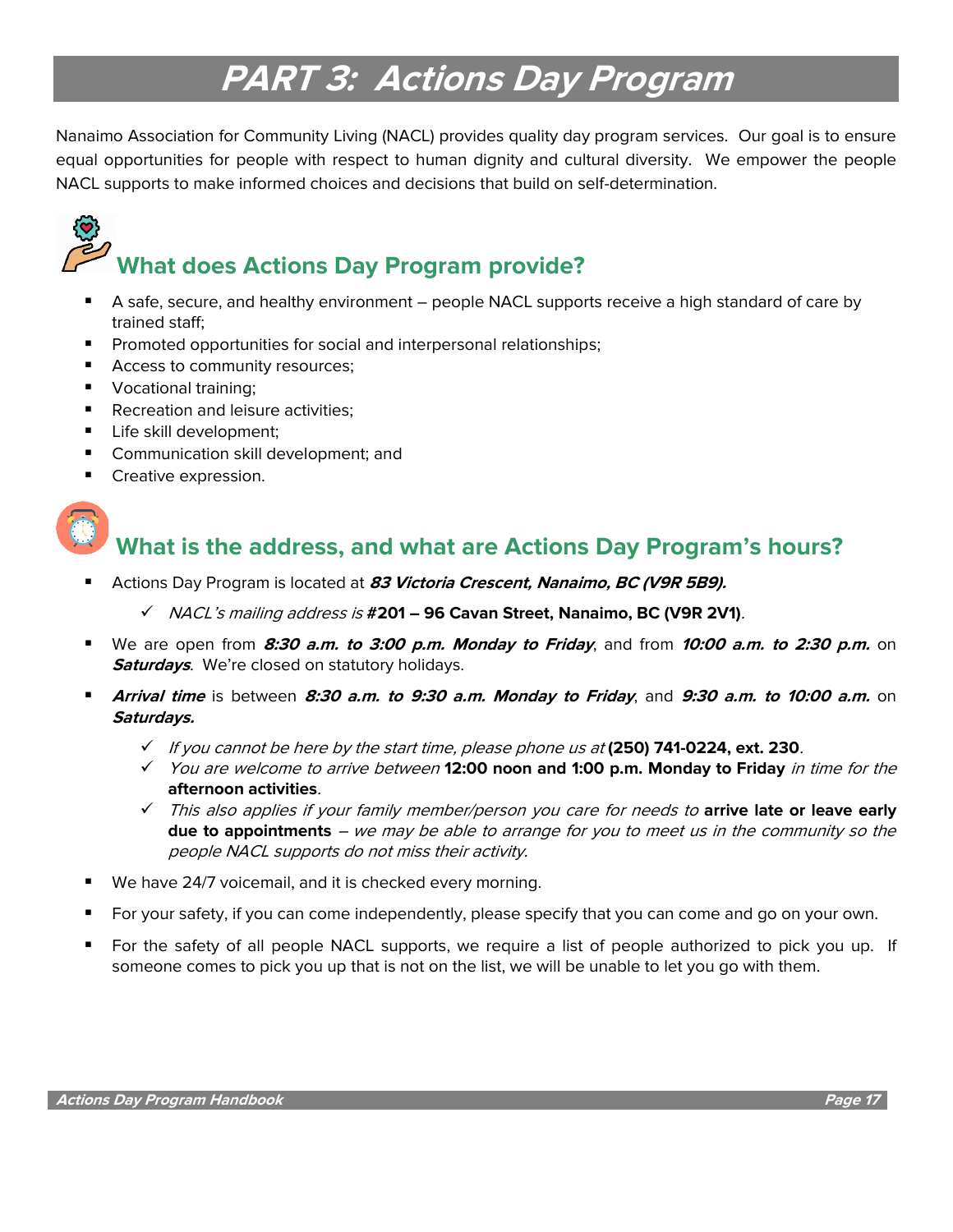

Upon receipt of a referral from Community Living British Columbia (CLBC), or a request for NACL to become a direct service provider the following process will be followed by the appropriate/designated NACL management staff:

- Your referral form will be reviewed, and management staff will determine NACL's ability to meet your needs.
- If you are accepted for Actions Day Program, we'll contact you to arrange the next steps to get you started.
- Should you be deemed as ineligible to attend a NACL program, a written confirmation will be forwarded to the referring body, outlining the rationale for the decision.
- If you choose not to accept our service, we will provide information on potential alternate resources.

We are committed to supporting all eligible adults; however, if the program is full, CLBC holds the waitlist – and they will determine who will be referred when there's a vacancy.

# **Who pays for the services offered?**

CLBC funds the services in the program. There are no fees to access Actions Day Program.

# **What needs to be done before coming to Actions?**

Once you have been accepted to Actions Day Program, we will ask you to come to a planning meeting. Your family members/caregivers/supporters, CLBC Representative, and other health care professionals (as appropriate) are welcome to attend also. At this meeting, we'll discuss:

- What your interests, skills, activity interests, dreams, and goals are.
	- $\checkmark$  Goals could be things like volunteering, joining a music program, exploring the community, learning more about staying safe in the community, managing conflict, etc.
- Creating a Person Centered Plan (PCP) this is a living document that will change over time.
	- $\checkmark$  It will include who is in your support circle, as well as things that may be barriers and what supports/services can help overcome these barriers.
	- $\checkmark$  The most important part of this process is that you will be making decisions on what your goals will be.

We'll also review the Program Handbook, and we'll discuss NACL's procedures regarding confidentiality, privacy, and access to personal records.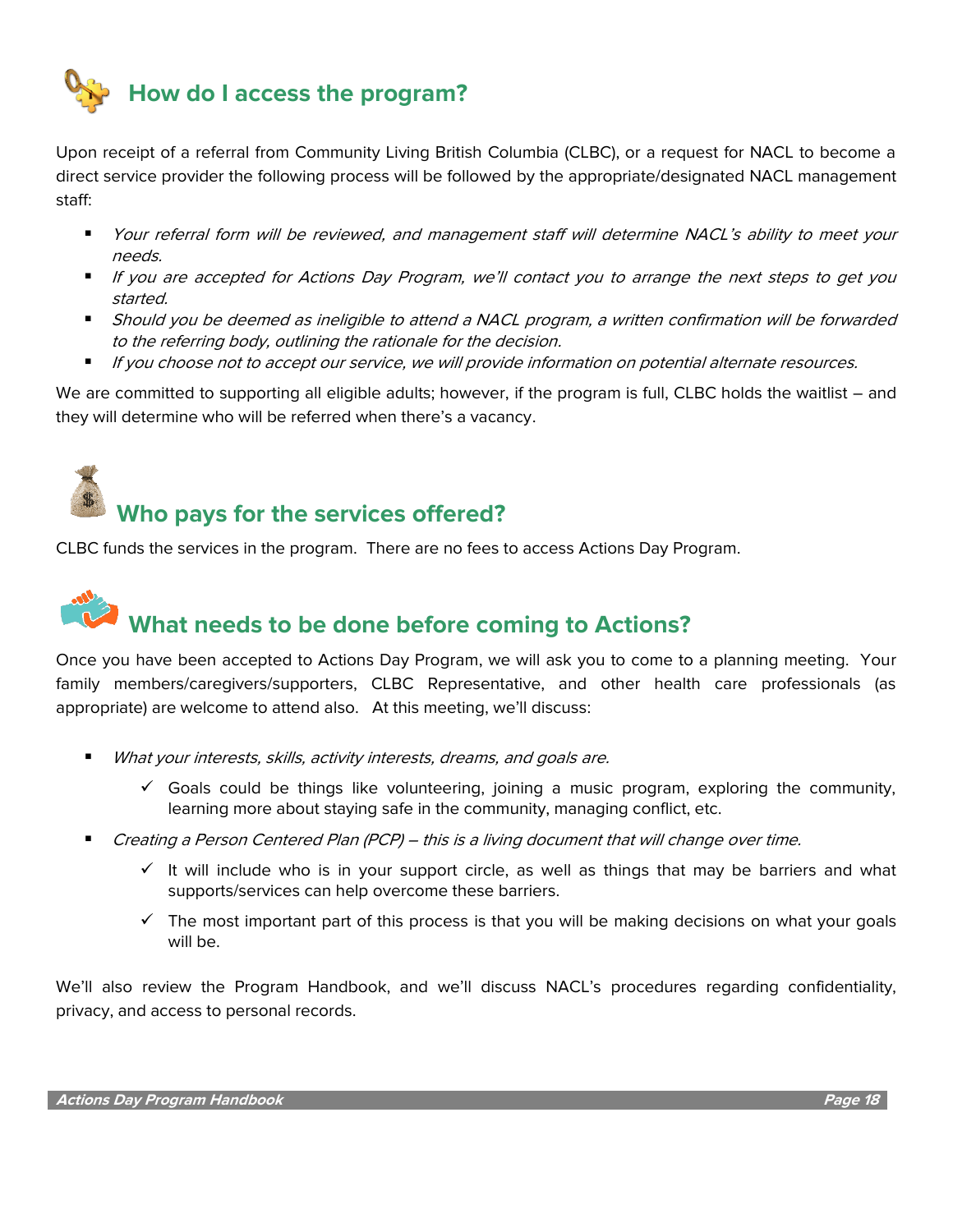Also, we'll provide an information portfolio which includes:

- $\checkmark$  A brochure describing the program;
- ✓ This program handbook;
- ✓ Information/application form;
- ✓ Consent forms; and
- ✓ Representation Agreement information.

**Note:** Any necessary accommodation for alternative communication styles will be made.

You may receive a tour and/or an orientation before deciding to commence at the program(s).

You will start at the program(s) in a way that meets your personal needs (i.e. gradually or immediately).

The appropriate manager will process your information, including demographics, care and support needs, risk assessments, medication information, your goals, and other relevant information to ensure quality and safe care and support. This information will be entered in your details page in a computer program called ShareVision, and we'll assign your programs(s) under the Program/Residence History.



## **What to bring?**

- Any **adaptive equipment required for eating** for example, a special scoop, plate, cup, or eating utensils.
- Any **adaptive equipment used daily** if you use a wheelchair, walker, cane, braces, splints, transfer belts, or trays, please make sure they are in safe working order.
- **Personal hygiene products** for example, feminine hygiene products, briefs, and Attends if needed.
- **Weather-appropriate clothing and shoes** rain or shine, we are out and about. Items like sunscreen, swimsuits, and towels can be left at the program. We will wash your swimsuits and towels. Please label your things.
- **Lunch** lunches need to be brought to the program every day. We have a fully-equipped kitchen, so if something needs to be refrigerated or heated up, that is fine. Please make sure your name is on your lunch container(s) and all accompanying Tupperware.
	- ✓ June through August is picnic season during that period, please send lunches that do not need to be heated, as we are often out for the day.

## **What not to bring?**

**Expensive items** – for example, iPads, cameras, and video games. We encourage people not to bring these types of items. We are not responsible for lost, lent, stolen, or broken items (including money).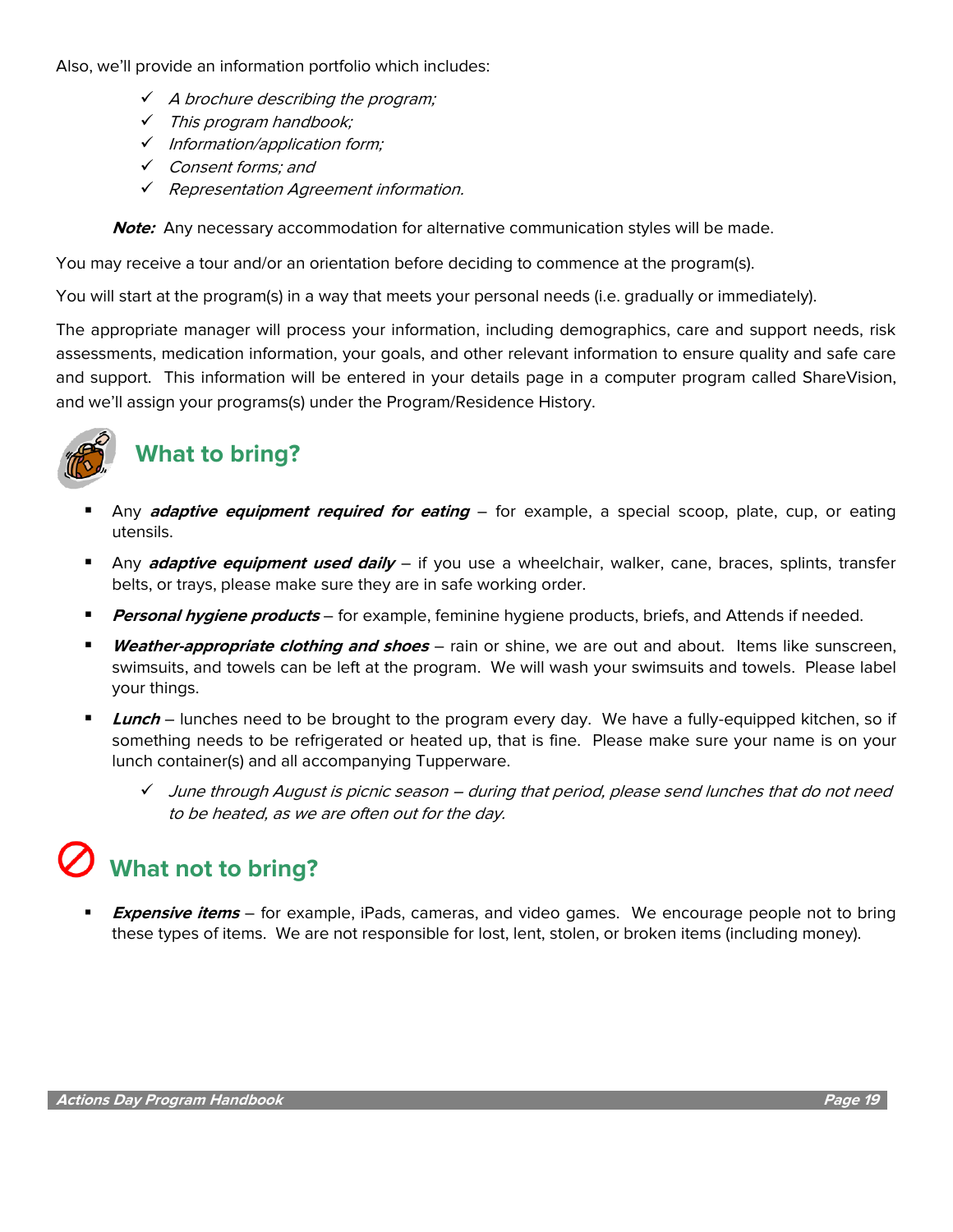

## **Who takes care of transportation?**

It is your responsibility to arrange your own transportation to and from the Day Program. You can have your family/caregiver help if you need it. You may use public transportation, including HandyDart if you use a wheelchair or require assistance.

Where NACL staff or Home Share Providers provide transportation in their own vehicles, they are expected to drive with due care and attention, and adhere to all requirements of the Motor Vehicle Act. They are responsible for maintaining their vehicle and carrying adequate insurance.



#### **What is a Communication Book?**

We have found that a Communication Book is a very effective way to communicate with families and caregivers. It comes back and forth with you daily, and staff will write information and send notices home in it. Families and caregivers are asked to please initial all entries and write back with any information the staff need to know.



## **What if I have any medical issues?**

Any medical issues you may have (new issues or changes to existing ones) must be reported to the Program Supervisor or the designated staff. For example:

- Seizures, allergies, dysphagia, etc.;
- Communicable disease(s) such as HIV, Hepatitis B/C, Tuberculosis, etc.; and/or
- Safety concerns such as self-injury, ingesting foreign objects, violent outbursts.

#### **What needs to be done in case of the following medical conditions?**

#### **Medications**

It is the responsibility of you or your family/caregiver to provide all medications to the Actions Day Program staff in the appropriate blister packs (accompanied by a Medication Administration Record from a pharmacy). Should you be going from Actions to respite, it is your or your family's/caregiver's responsibility to get all medications to the respite contractor – Actions staff will not take responsibility for this.

- **Notes**: ✓ All medications will be locked up and dispensed by the Actions staff.
	- ✓ When you require medication for whatever reason, your support needs and procedures for medication administration will be outlined in your Person Centered Plan.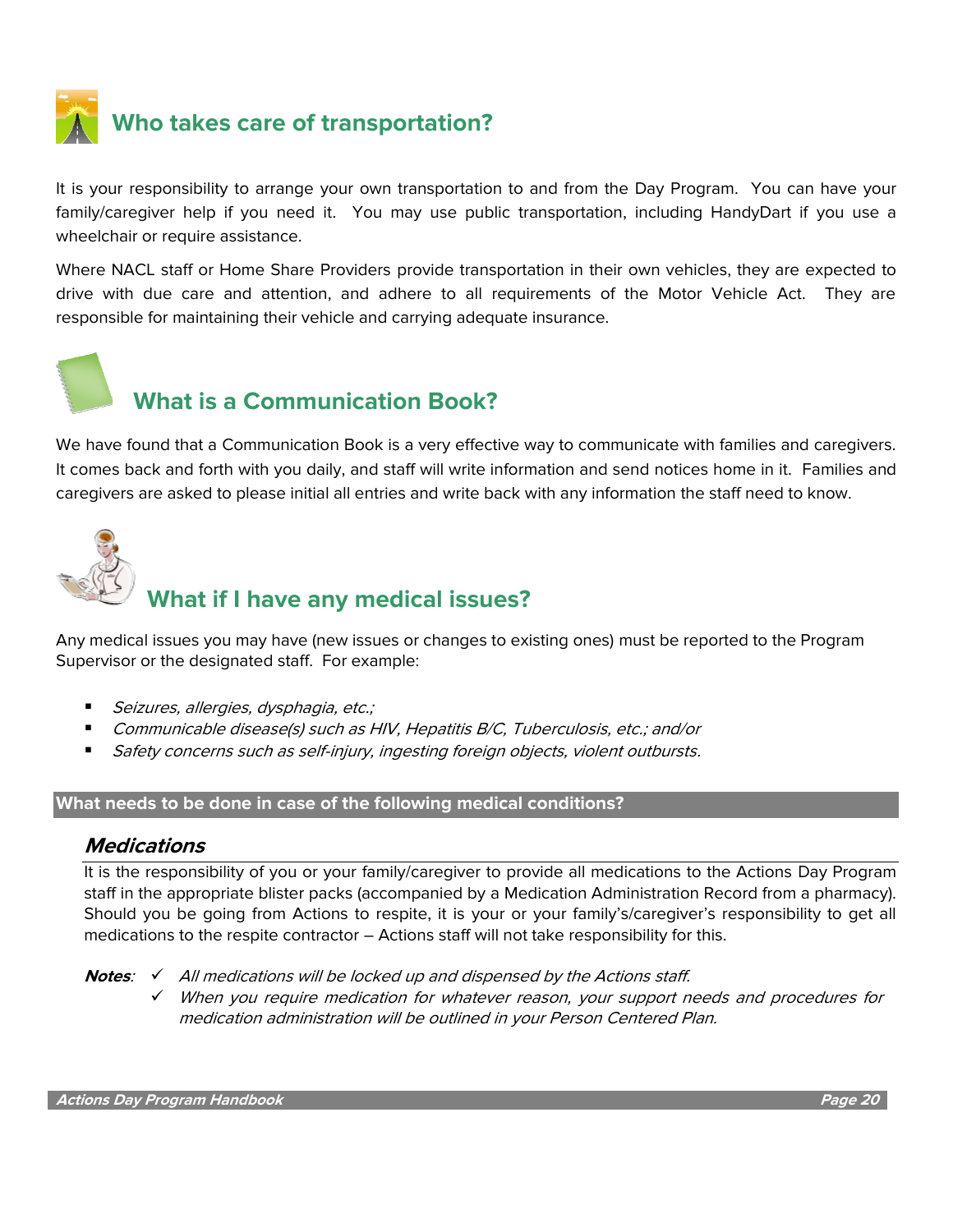#### **PRN Medications**

All PRN medications must be accompanied by a Health Care Plan or Protocol from the Health Services for Community Living Nurse (HSCL) under the Vancouver Island Health Authority (VIHA).

**Notes**: ✓ All medications will be locked up and dispensed by the Actions staff.

✓ When you require medication for whatever reason, your support needs and procedures for medication administration will be outlined in your Person Centered Plan.

#### **Seizures**

- **.** If you have seizures, a protocol will need to be in place as deemed necessary by Health Services for Community Living (HSCL).
- **■** If you take a PRN seizure medication, staff will keep your protocol and medication with them.
- For your safety, you may need to wear a lifejacket when participating in the swimming program.

#### **Wheelchairs/Walkers/Special Equipment**

If you use a wheelchair, walker, cane, braces, splints, transfer belts, or trays, please ensure your name is on them and they are all in safe working order.

#### **Personal Care**

Day Program staff will assist you if you require personal care or assistance in the bathroom. You will need to provide your own personal supplies if required – for example, briefs, Attends, wet wipes, sanitary napkins, etc.

#### **In the event of a serious injury, operation, or time away from the program…**

Prior to returning, protocols may need to be in place regarding adaptive equipment, lifts, and transfers.

## **Leaving Actions Day Program**

People enrolled in the Actions Day Program may have to leave the program because:

- Your needs can be better met by another service or agency;
- *You move out of our service area: and/or*
- Continuous unsuitable conduct is happening that can be harmful to you or others.

# **Questions or Comments?**

If you have any questions or comments about Actions Day Program, please contact our Integrated Services Manager at any time:

> **Jennifer Carano (250) 327-3462 [jennifer.carano@nanaimoacl.com](mailto:jennifer.carano@nanaimoacl.com)**

We want you to feel welcome, and to have the most positive experience possible with us!